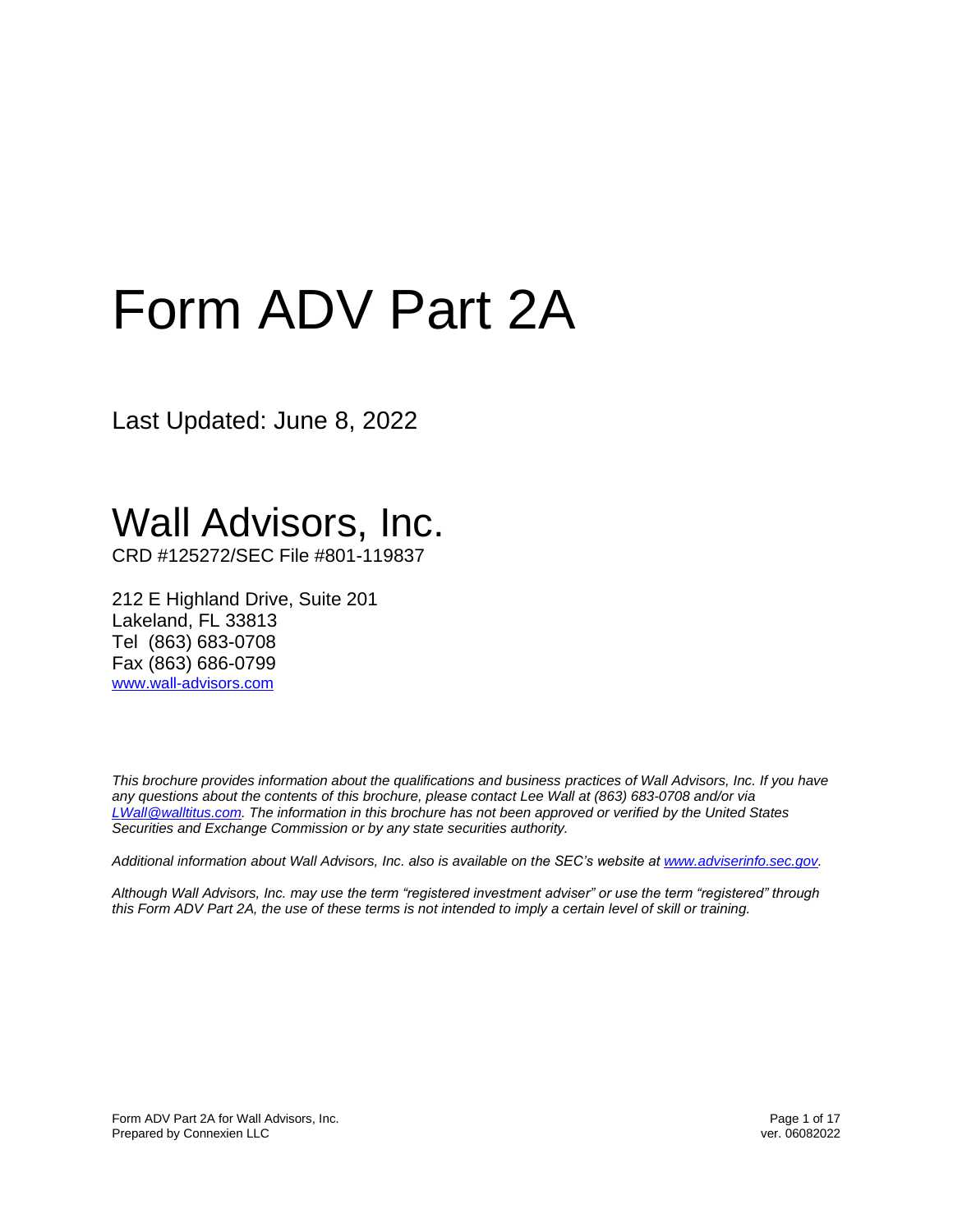# **Item 2. Material Changes since Last Update**

#### **Material Changes since last update on March 11, 2022:**

- Part 2A Item 4 Advisory Services (Types of Advisory Services Offered). WAI has included an Acknowledgement of Fiduciary Status under ERISA.
- Part 2A Item 4 Advisory Services (Types of Advisory Services Offered). WAI has established a relationship with third-party investment adviser, Advisors Asset Management (AAM) to provide one or more services including but not limited to portfolio management, portfolio analysis, asset allocation modeling, and analysis, trading execution, general back office as well as performance monitoring regarding WAI's municipal bond portfolios.
- Part 2A Item 5 Fees and Compensation (Asset Management Fees). WAI has updated its advisory fees.
- Part 2A Item 10 Other Financial Industry Activities and Affiliations. WAI updated its information related to its Broker-Dealer affiliation.

#### **Annual Update**

The Material Changes section of this brochure will be updated annually and/or when material changes occur since the previous release of WAI's Brochure. A summary of changes is necessary to inform clients of any substantive changes to WAI's policies, practices, or conflicts of interests so that they can determine whether to review the brochure in its entirety or to contact WAI with questions about the changes.

#### **Full Brochure Available**

Clients who would like to receive a complete copy of our Firm Brochure, please contact us by telephone at (863) 683-0708 or by fax (863) 686-0799 or visit our website at [www.walltitus.com](http://www.walltitus.com/) or [www.wall](http://www.wall-advisors.com/)[advisors.com.](http://www.wall-advisors.com/)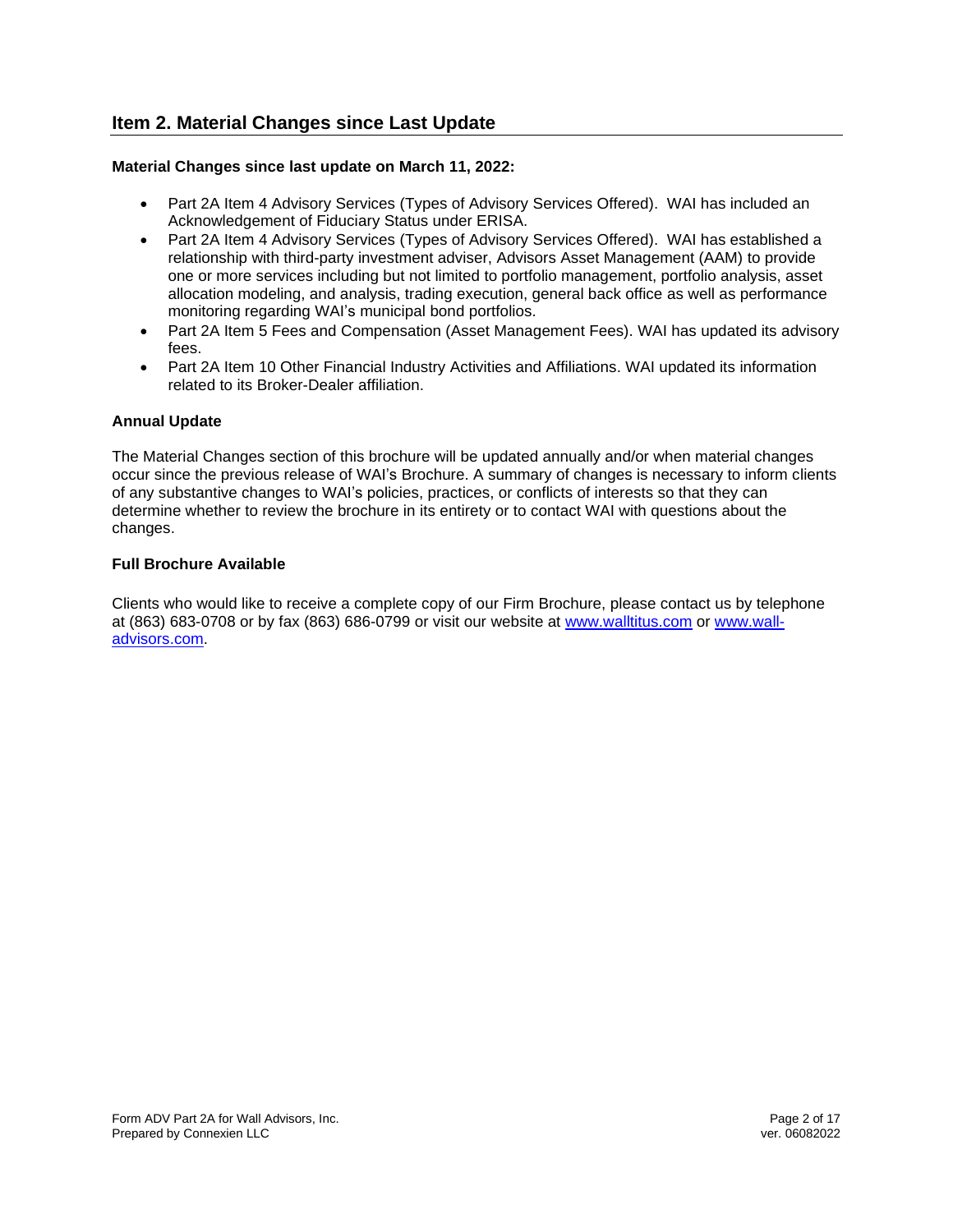# **Item 3. Table of Contents**

#### **Form ADV Part 2A**

| Item 6. Performance-Based Fees and Side-By-Side Management 11                       |                               |
|-------------------------------------------------------------------------------------|-------------------------------|
|                                                                                     |                               |
| Requirement for Opening Accounts (Minimum Investment Amount) 11                     |                               |
|                                                                                     |                               |
|                                                                                     |                               |
| Item 8. Methods of Analysis, Investment Strategies & Risk of Loss 11                |                               |
|                                                                                     |                               |
|                                                                                     |                               |
|                                                                                     |                               |
|                                                                                     |                               |
|                                                                                     |                               |
|                                                                                     |                               |
|                                                                                     |                               |
|                                                                                     |                               |
| Item 11. Code of Ethics, Participation in Client Transactions & Personal Trading 13 |                               |
|                                                                                     |                               |
| Form ADV Part 2A for Wall Advisors, Inc.<br>Prepared by Connexien LLC               | Page 3 of 17<br>ver. 06082022 |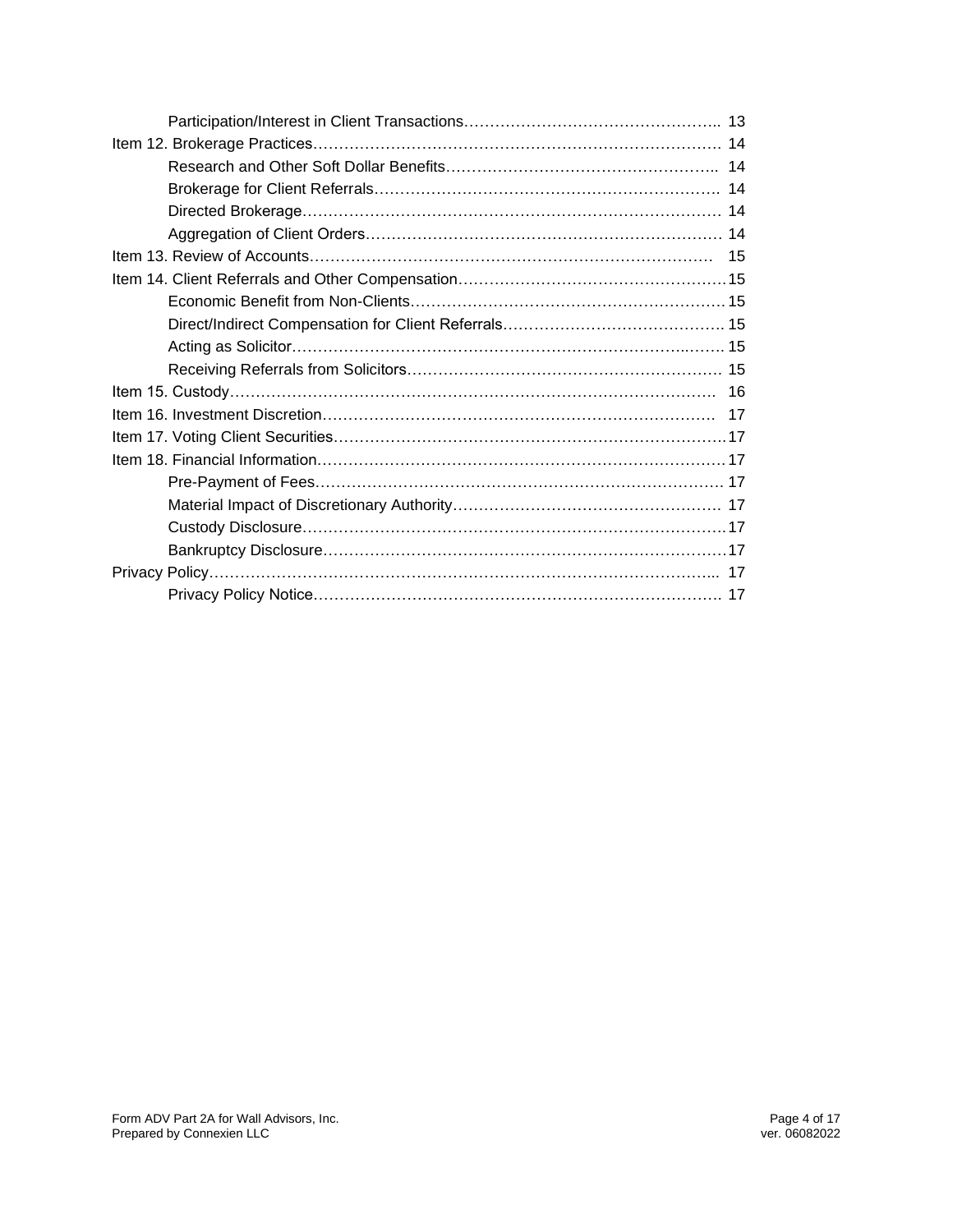# **Item 4. Advisory Business**

Wall Advisors, Inc. ("WAI") is an SEC registered investment adviser that was established in 2003 to provide investment advisory services to individuals and institutions. The services provided by WAI include asset management services, performance evaluation and monitoring services, in addition to personalized and/or corporate financial planning services. Additionally, certain services include the management and supervision of certain individual accounts that are assigned to outside investment managers.

#### **Principal Owners**

For the purpose of this section, WAI lists its principal owners as any person directly owning 25% or more of WAI as disclosed on Schedule A of Part 1A as of date of the last update filing.

WAI's principal owners are as follows:

| Name:          | Hosler Lee Wall III                                               |  |  |  |
|----------------|-------------------------------------------------------------------|--|--|--|
| Date of Birth: | 1960                                                              |  |  |  |
| Education:     | Florida Southern College, FL; B.S. Accounting (1982)              |  |  |  |
|                | American Institute of CPA                                         |  |  |  |
| Background:    | Wall Advisors, Inc. (02/03-present)                               |  |  |  |
|                | *Name change from Wall Foss Advisors, Inc. in Nov. 2013           |  |  |  |
|                | Wall Titus, LLC; President (01/86-present)                        |  |  |  |
|                | *Name change from Wall Foss Financial, LLC in Nov. 2013           |  |  |  |
|                | Wall Foss P.A.; President (09/97)                                 |  |  |  |
|                | Wall, Foss, Ferguson & Simmers, PA; Shareholder (07/95-04/97)     |  |  |  |
|                | Wall Foss & Associates; Partner (01/92-09/95)                     |  |  |  |
|                | Specialty Fabrication, LLC; Shareholder/Member (02/17-10/20)      |  |  |  |
|                | Imperial Lands, LLC; Shareholder/Member (04/01- Present)          |  |  |  |
|                | J.A. Rodda, LLC; Shareholder/Member (08/01-10/21)                 |  |  |  |
|                | WFT, LLC; Shareholder/Member (06/06- Present)                     |  |  |  |
|                | Capital Access Partners, LLC; Shareholder/Member (11/18- Present) |  |  |  |
|                | Capital Access Group, Inc. Shareholder/Member (11/18- Present)    |  |  |  |
| Designations:  | Certified Public Accountant (10/84)                               |  |  |  |
|                | Certified Financial Planner (03/94)                               |  |  |  |
|                | Personal Financial Specialist (01/02)                             |  |  |  |

• Hosler Lee Wall III is a direct owner of WAI with 100% ownership.

WAI is not a publicly held company and no part of WAI is owned by an individual or company through any subsidiaries or "intermediate subsidiaries."

#### **Types of Advisory Services Offered**

#### **Asset Management Services**

WAI will provide asset management services to its clients on a discretionary basis which shall include the following:

i. Investor Profile- WAI consults with the client to obtain detailed financial information and other pertinent data on an investor profile worksheet to enable the client to determine the appropriate investment guidelines, risk tolerance and other factors that will assist in ascertaining the suitability of the account.

ii. Portfolio Management Selection- WAI provides asset management of client's funds. The Company diversifies and manages the client's portfolio. Investments are determined based upon the client's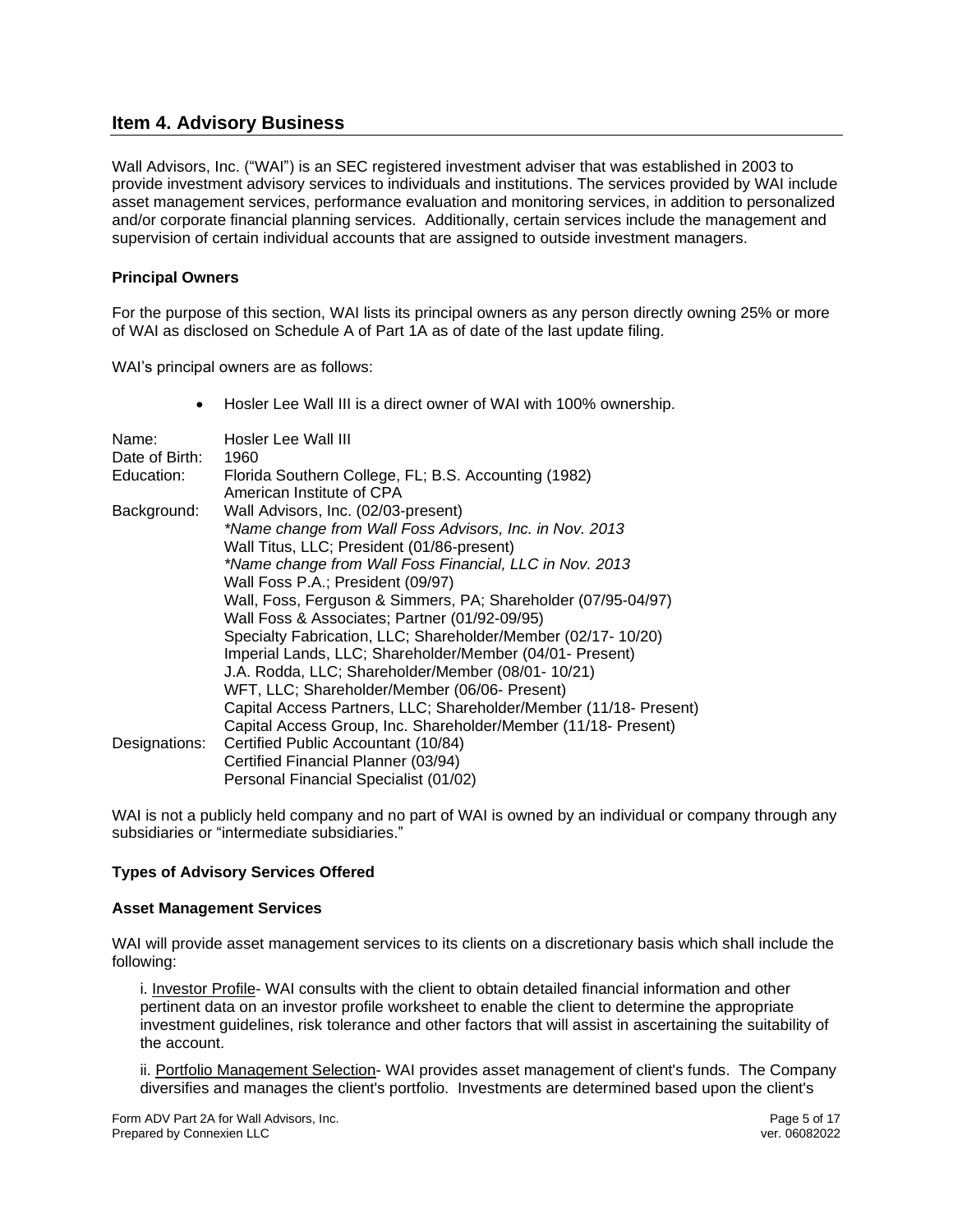investment objectives, risk tolerance, net worth, net income, and other various suitability factors. The Company manages the client's accounts individualized basis. Further restrictions and guidelines imposed by clients affect the composition and performance of portfolios. For these reasons, performance of portfolios within the same investment objective may differ and clients should not expect that the performance of their portfolios will be identical with the average client of the Company.

iii. Performance Evaluation and Monitoring Services- WAI will furnish performance reports to clients on an annual basis or more frequently at the client's discretion. The internal reports are intended to inform clients as to the performance of their investments for the selected period.

#### **Financial Planning Services**

WAI offers personalized and/or corporate financial planning services to include comprehensive or segmented (limited) financial plans, insurance and estate planning, capital needs analysis, tax and cash flow analysis, investment analysis and planning, education planning and/or individual consultations regarding a Client's financial affairs. The design and implementation of a financial plan may begin with the process of gathering data regarding income, expenses, taxes, insurance coverage, retirement plans, wills, trusts, investments and/or other relevant information pertaining to a Client's overall financial situation. This information is carefully analyzed taking into account a Client's goals, risk tolerance and stated objectives and a series of recommendations and/or alternative strategies will be developed which are designed to achieve optimum overall results. A written report may be issued to each Client upon request.

#### **Investment Consultations**

Investment consultations are one type of advisory service involving investment analysis and recommendations. Fees will be charged at a rate ranging from \$150 - \$200 per hour. This is a specific and finite service. Fees are paid when services are rendered. The same refund and termination policies as would apply to Financial Planning Services as specified above.

#### **Retirement Plan Services**

WAI offers consulting and advisory services for Retirement Plans that are designed to assist Plan Sponsors in meeting their fiduciary obligations ("Retirement Plan Services"). WAI may also assist Plan Sponsors with the enrollment of Participants into the Retirement Plan, investment education and/or by providing investment advice directly to Participants. WAI provides both ERISA fiduciary services and ERISA non-fiduciary services. ERISA non-fiduciary services may be performed so as not to be considered fiduciary services under the Employee Retirement Income Security Act of 1974, as amended ("ERISA"). When providing ERISA fiduciary services, WAI will perform those services to the Retirement Plan as a fiduciary under ERISA Sections 3(16), 3(21)(A) or 3(38)(B) and will act in good faith and with the degree of diligence, care, and skill that a prudent person rendering similar service would exercise under similar circumstances.

WAI offers the following Fiduciary Retirement Plan Services

Plan Sponsor –ERISA (3)(38) Fiduciary Services

WAI provides discretionary investment advice to Plan Sponsors about investment alternatives available for the Retirement Plan in accordance with the Retirement Plan's investment policies and objectives, under which WAI selects and monitors the Retirement Plan's investment alternatives. WAI has the final decision-making authority regarding the initial selection, retention, and removal of investment options.

WAI selects a qualified default investment alternative ("QDIA") (as defined in U.S. Department of Labor ("DOL") regulations under ERISA Section 404(c)(5)) for participants who fail to make an investment election.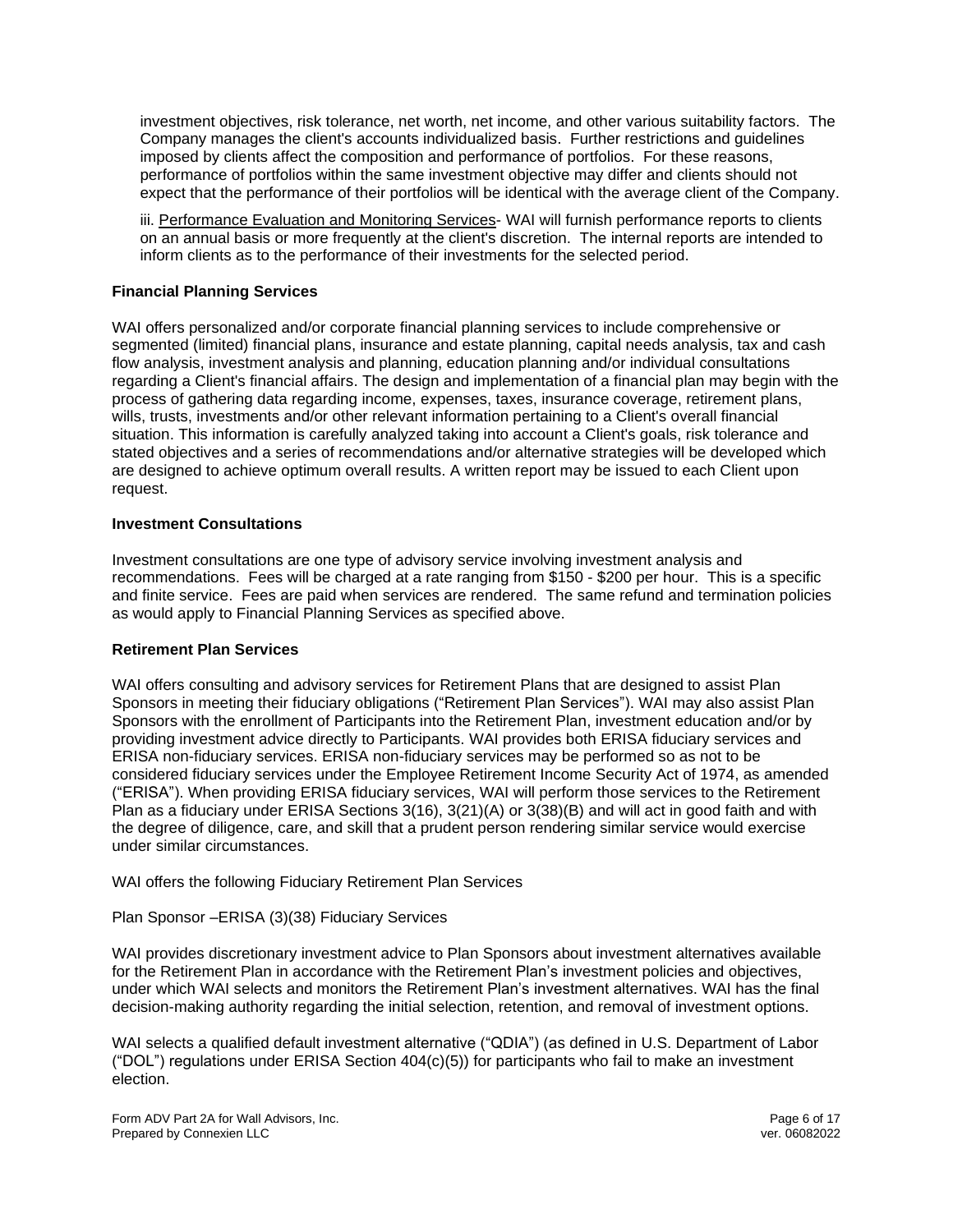#### **Acknowledgment of Fiduciary Status under ERISA**

On occasion, WAI's investment professionals may recommend rollovers to retirement plan participants, including; (i) from an ERISA plan to another ERISA plan or to an IRA; (ii) from an IRA to another IRA; or (iii) from one type of account to another, such as a commission-based account to a fee-based account.

In such cases, WAI's investment professionals would be providing ERISA fiduciary advice when it discusses specific investment products or advice with a client prior to the rollover, and the clients and WAI's investment professionals have a mutual understanding that WAI's investment professionals will be providing investment advice on a regular basis after the rollover.

When we provide investment advice to you regarding your retirement plan account or individual retirement account, we are fiduciaries within the meaning of Title I of the Employee Retirement Income Security Act and/or the Internal Revenue Code, as applicable, which are laws governing retirement accounts. The way we make money creates some conflicts with your interests, so we operate under a special rule that requires us to act in your best interest and not put our interest ahead of yours. Under this special rule's provisions, we must:

- Meet a professional standard of care when making investment recommendations (give prudent advice);
- Never put our financial interests ahead of yours when making recommendations (give loyal advice);
- Avoid misleading statements about conflicts of interest, fees, and investments;
- Follow policies and procedures designed to ensure that we give advice that is in your best interest;
- Charge no more than is reasonable for our services; and
- Give you basic information about conflicts of interest

#### **Use of Third Party Money Managers**

#### **Advisors Asset Management (AAM)**

WAI may determine that it is suitable for certain clients to establish a relationship with third-party investment advisers to manage portfolios on behalf of Clients. Therefore, WAI has established a relationship with third-party investment adviser, Advisors Asset Management (AAM), to provide one or more services including but not limited to portfolio management, portfolio analysis, asset allocation modeling, and analysis, trading execution, general back office as well as performance monitoring regarding WAI's municipal bond portfolios. The selected third-party investment advisers may have different custodial, administrative and fee arrangements, all of which will be disclosed prior to placement of assets. WAI will not take custody of client funds that are maintained with AAM. Additional information about AAM is available at [www.aam.us.com](http://www.aam.us.com/) and/or on the SEC's website at www.adviserinfo.sec.gov.

#### **Solicitation of Third Party Money Managers**

WAI will enter into solicitation agreements with various non-affiliated and/or affiliated investment advisers to offer asset allocation and asset management services to WAI's clients. The duties of WAI will include assisting the client in choosing investment objectives and appropriate investment managers, setting restrictions or limitations on the management of the account, explaining portfolio strategies and transactions, and answering client questions. Additionally, WAI reviews the performance of third party advisers on a quarterly basis prior to introducing clients to the non-affiliated and/or affiliated investment advisers. As a result of the agreement, compensation will be provided to WAI in exchange for introducing clients to non-affiliated and/or affiliated investment advisers.

#### **Termination of Account**

Form ADV Part 2A for Wall Advisors, Inc. example 20 of 17 and 20 of 17 and 20 of 17 and 20 of 17 and 20 of 17 control of 17 and 20 of 17 and 20 of 17 control of 17 control of 17 control of 17 control of 17 control of 17 co Prepared by Connexien LLC Clients who wish to terminate their account must notify WAI verbally within five (5) business days of its execution with written notice to follow within the next twenty-four (24) hours. If services are terminated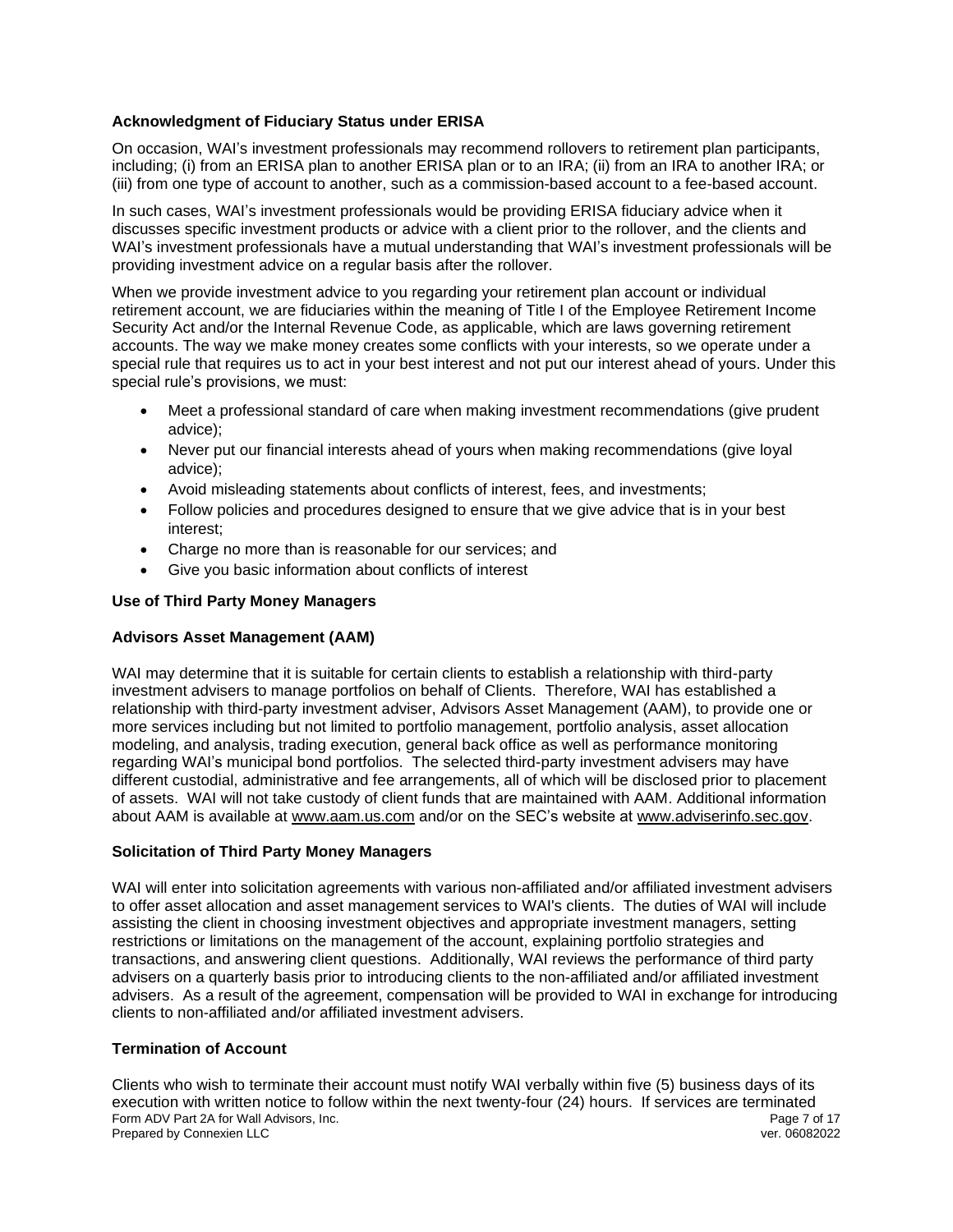within (5) business days of executing the client agreement, services will be terminated without penalty. After the initial five (5) business days, the client may be responsible for payment of fees for the number of days services are provided by WAI prior to receipt of the notice of termination.

WAI may tailor its advisory services to the specific needs and objectives of each advisory client. Clients may also impose restrictions on investing in certain securities or types of securities. Most of which is generally covered in the client's investment advisory agreement or financial planning agreement.

#### **Asset Under Management**

As of December 31, 2021, the amount of client assets under advisement is calculated as follows:

| Discretionary:     | \$181,181,193 (380 Accounts) |
|--------------------|------------------------------|
| Non-discretionary: | \$4,802,650 (57 Accounts)    |
| Total:             | \$185,983,843 (437 Accounts) |

WAI's method for computing the amount of "*client* assets you manage" is the same method for computing "assets under management." The amount as disclosed above is rounded to the nearest \$1,000. The date of the calculation above is not more than ninety (90) days before the date WAI last updated its *brochure.*

# **Item 5. Fees and Compensation**

#### **Asset Management Fees**

WAI may charge an annual fee up to a maximum of 1.50% based on the client's total assets under management. The total annual fee, which is negotiable, is customized to the Client's portfolio and is agreed upon prior to the management of Client assets.

#### **Asset Allocation Services (Mutual Funds)**

WAI charges .50% - 1.50%, paid upon contracting with WAI. Fees may also be charged at an hourly rate ranging between \$150-\$200. Fees are negotiable and flexible in part based upon portfolio asset allocation. Clients may terminate their contracts with WAI upon thirty (30) days written notice without the imposition of any penalty. WAI will refund the pro rata, unearned portion of the advisory fees paid in advance. Clients will receive full refunds should they terminate the agreement within five (5) days of signing with WAI**.**

#### **Financial Planning Fees**

In consideration of financial planning services as provided by WAI, Client shall agree to pay WAI either a flat rate fee (ranging from \$500- \$5,000), and/or an hourly fee ranging from \$150 to \$200 per hour depending on the type and complexity of financial planning services to be provided. Factors that may affect pricing include whether financial planning services are for an individual or corporation, overall complexity of the Plan, or if such services are considered comprehensive or segmented (limited), investment plans, and/or individual consultations regarding a Client's financial affairs. For those clients who maintain \$5,000,000 or more in assets under management, such clients may receive financial planning services as performed by WAI. However, other clients under such threshold may receive financial planning services which are incidental to the accounting services as performance by Wall Titus, an affiliated CPA firm of WAI.

Hourly fees may be charged for assistance in the implementation of the Client's financial plan, any subsequent evaluation or analysis on specific securities and/or advice on investment related issues. A quote of estimated time involved will be given upon contracting with each Client. Annual updates may also be performed for a fee.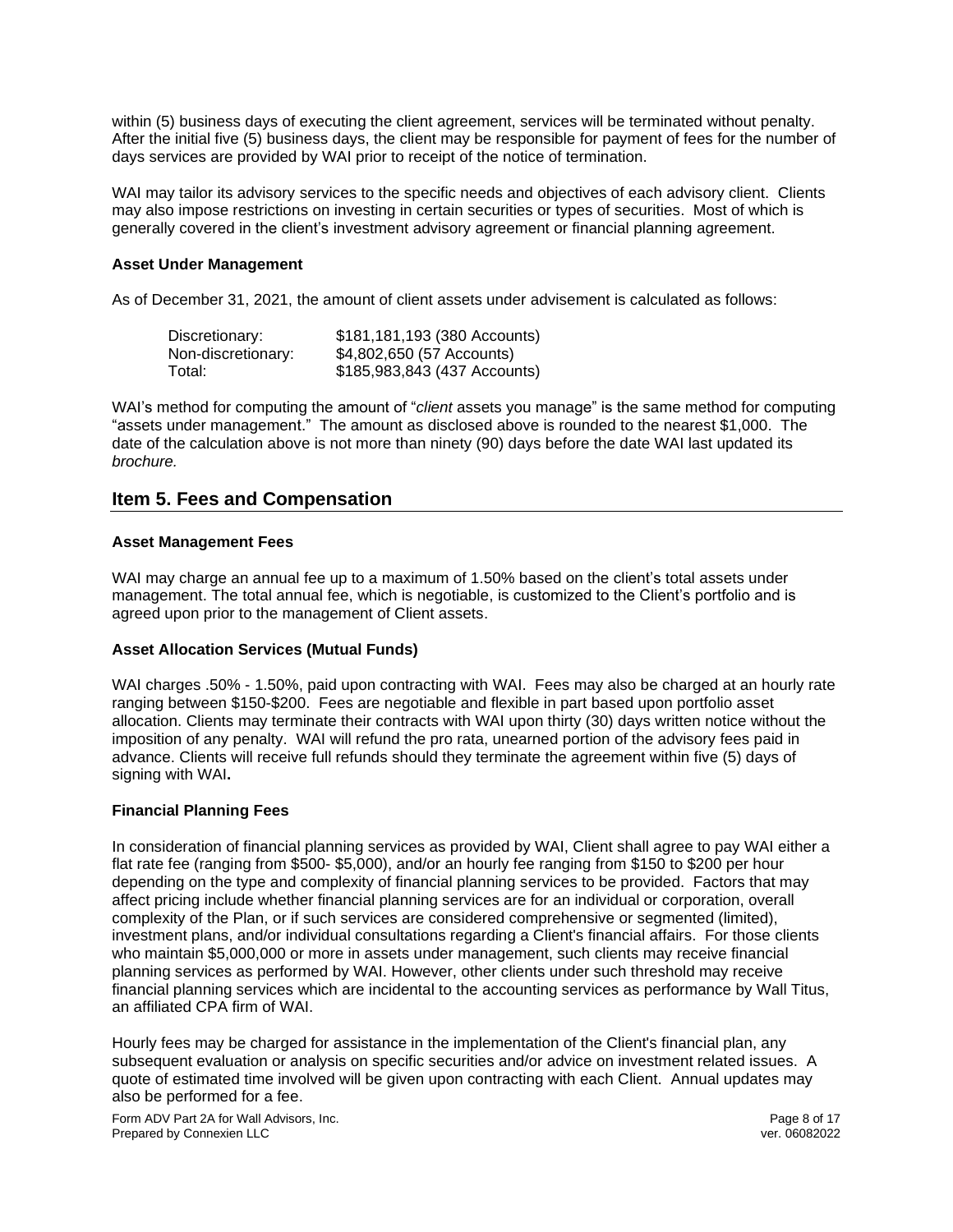Fees for financial planning services that are charged on a *flat rate basis* may require fifty percent (50%) of this fee prior to commencing work. Client will pay the difference or remainder of the fee upon WAI's delivery of a financial plan and/or completion of the services. Fees for consultation services that are charged on an *hourly basis* may require fifty percent (50%) of total fee due in advance based on an estimated number of hours of services to be provided. Client agrees that the remainder of the fee is due upon completion of the services. If it appears that the quoted fees will exceed the estimated amount of time as stated above, WAI will contact the Client to obtain approval prior to continuing such services. All fees are negotiable. Hourly rates will be billed monthly and payable upon written notice. Clients who terminate the contract shall be provided a full refund.

In the event the Client chooses financial planning services, WAI shall not be compensated based on a share of capital gains, capital appreciation of the funds, or any portion of the funds of Client except as may be authorized by the appropriate federal or state securities regulatory authority.

#### **Solicitation of Third Party Money Managers**

Compensation to WAI will be in the form of a percentage of the fee charged to the Client by the nonaffiliated and/or affiliated investment adviser for its services. The maximum fee received by WAI will be 1.50% of the fee charged by the non-affiliated and/or affiliated investment advisers. These fees will usually be calculated as a percentage of assets under management and are charged to the client directly by the non-affiliated and/or affiliated investment adviser. The solicitor relationship of WAI with the nonaffiliated and/or affiliated investment advisers will be clearly communicated to all clients in a disclosure statement provided by the non-affiliated and/or affiliated investment adviser and/or WAI.

Compensation is usually received by WAI after services are rendered. Fees paid in advance will be refunded to the client prorated to the number of days in the quarter in which the client received the services. Generally, an agreement may be terminated within thirty (30) days written notice. However, compensation agreements and termination provisions will also be disclosed in the non-affiliated and/or affiliated adviser's disclosure brochure and/or WAI's disclosure brochure. Fees, payments, and refund policies will vary depending upon the non-affiliated and/or affiliated investment adviser's fee schedule and terms. WAI will determine that any non-affiliated and/or affiliated investment adviser, with which WAI contracts, is properly notice filed in those states where investment advice or securities are provided to residents of the state.

| Amount Under Management | AAM Fee | WAI Fee                                     |
|-------------------------|---------|---------------------------------------------|
| $$0 - $99,999$          | 0.20%   | The difference between *WAI Fee and AAM Fee |
| \$100,000 - \$499,999   | 0.20%   | The difference between *WAI Fee and AAM Fee |
| $>$ \$500,000           | 0.20%   | The difference between *WAI Fee and AAM Fee |

#### **Advisors Asset Management (AAM) Fee Schedule**

*\*The maximum annual fee for WAI clients is 1.50% and is negotiable.*

#### **Fee for Retirement Plan Services**

WAI charges an asset based fee ranging between 0.50% and 1.50% annually (fees are typically 1.50%) for its Advisory Services based upon the market value of the Retirement Plan assets. Each Client's asset based fee is detailed in its Investment Advisory or Plan Services Agreement with WAI.

The fees described above may be paid by the Retirement Plan recordkeeper or third-party administrator directly from Retirement Plan assets, accounts, or investments. Alternatively, fees for Retirement Plan services may be billed directly to the Plan Sponsor.

WAI fees are negotiable. The specific manner in which fees are charged by WAI is established in the client's written agreement with WAI.

Form ADV Part 2A for Wall Advisors, Inc.<br>Prepared by Connexien LLC<br>Prepared by Connexien LLC Prepared by Connexien LLC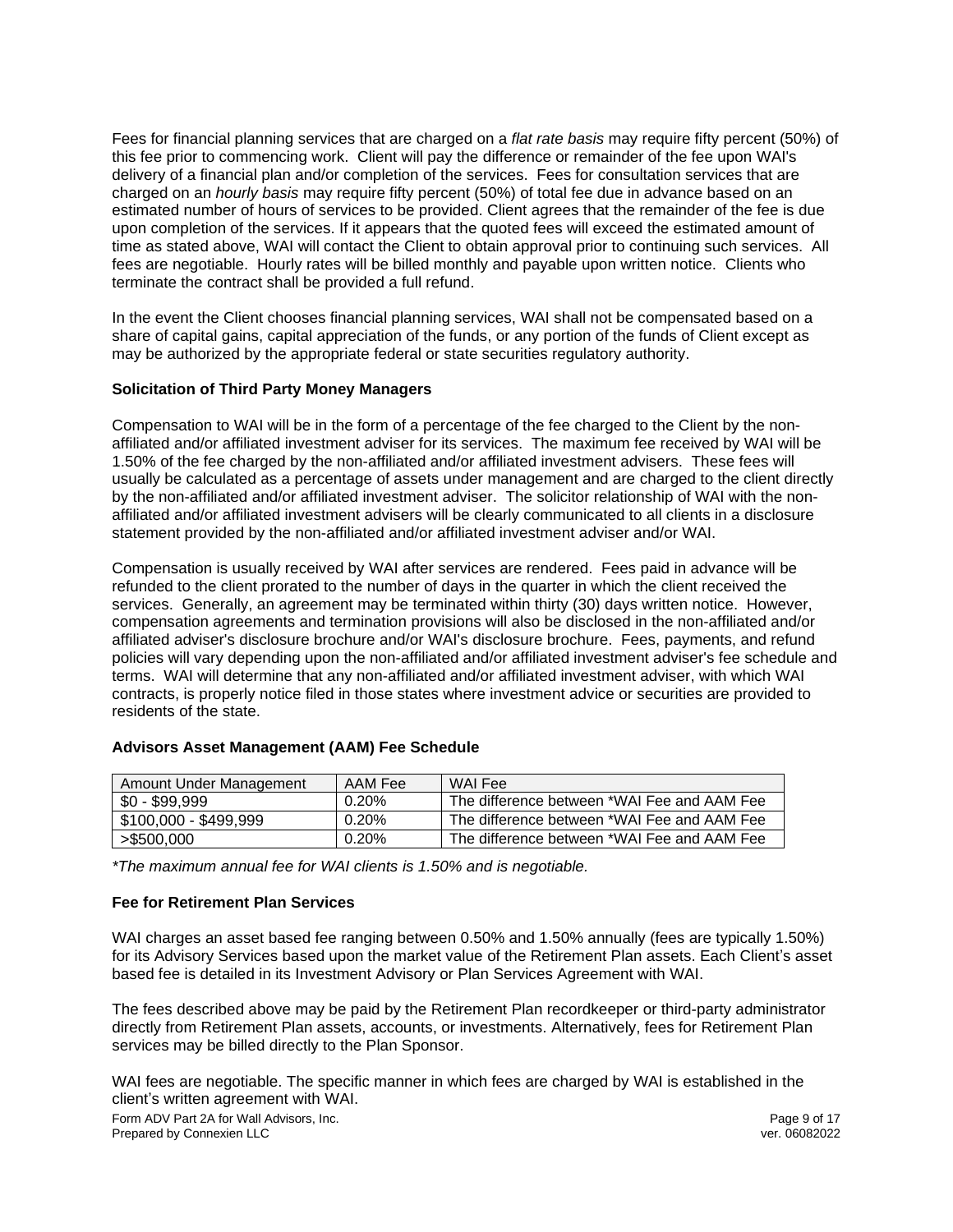Asset-based fees generally are calculated as follows–

- The initial fee will be based upon the market value of the Retirement Plan assets at the close of business on the last business day of the initial quarterly period.
- The initial fee will be prorated based upon the number of days remaining in the initial quarterly period from the date of execution of the Agreement.
- Thereafter, the quarterly portion of any annual asset-based fees will be based upon the market value of the Retirement Plan assets at the close of business on the last business day of the previous calendar quarter (without adjustment for anticipated withdrawals by Plan Participants or beneficiaries or other anticipated or scheduled transfers or distributions of assets.)
- When the Agreement is terminated prior to the end of a quarter, WAI will be entitled to a quarterly fee, prorated for the number of days in the quarter prior to the effective date of the termination, and for asset-based fees, based on the market value of the Retirement Plan assets at the close of business on the effective date of termination.

Fees charged to clients may be higher or lower than the aforementioned fees depending on the nature of any pre-existing relationship, the complexity of the accounts, or terms and conditions of any outstanding or pre-existing verbal or written agreement to which WAI is a party.

All fees are negotiable and shall be payable in advance on a quarterly basis on the first day of the quarter. The contract may be terminated by either party upon thirty (30) days written notice and the client may receive a refund of any unearned fees. Upon such a termination, accounts that are billed in advance will have fees prorated and promptly refunded. The method for calculating the proration is based on the number of calendar days expired during the current billing period as a percentage of total calendar days in the quarter. A full refund will be provided without penalty if the client terminates the contract, in writing, within five (5) days of the contract being executed.

Any additional funds deposited into client accounts within the quarterly period will be charged a prorated fee based on assets under management. The method for calculating the proration is based on the number of calendar days expired during the current billing period as a percentage of total calendar days in the quarter.

Fees for asset management services may be based on a percentage of assets under management or fixed fees, and in no case will fees exceed 3% of assets under management. Additionally, Fees are not collected for services to be performed more than six (6) months in advance.

# **Item 6. Performance-Based Fees and Side-By-Side Management**

Neither WAI or any of its *supervised persons* accepts *performance-based fees* – that is, fees based on a share of capital gains on or capital appreciation of the assets of a *client* (such as a *client* that is a hedge fund or other pooled investment vehicle). Therefore, there are no conflicts of interest that WAI or its *supervised persons* may face by managing these accounts at the same time, to include any incentive to favor accounts for which WAI or its *supervised persons* receive a *performance-based fee*.

WAI and its supervised persons charge a minimum fee plus a fee based on the amount of assets under advisement as listed above.

# **Item 7. Types of Clients**

WAI was formed to provide investment advisory services to individuals and institutions (collectively referred to as "Clients"). The services provided by WAI include asset management services, performance evaluation and monitoring services, in addition to personalized and/or corporate financial planning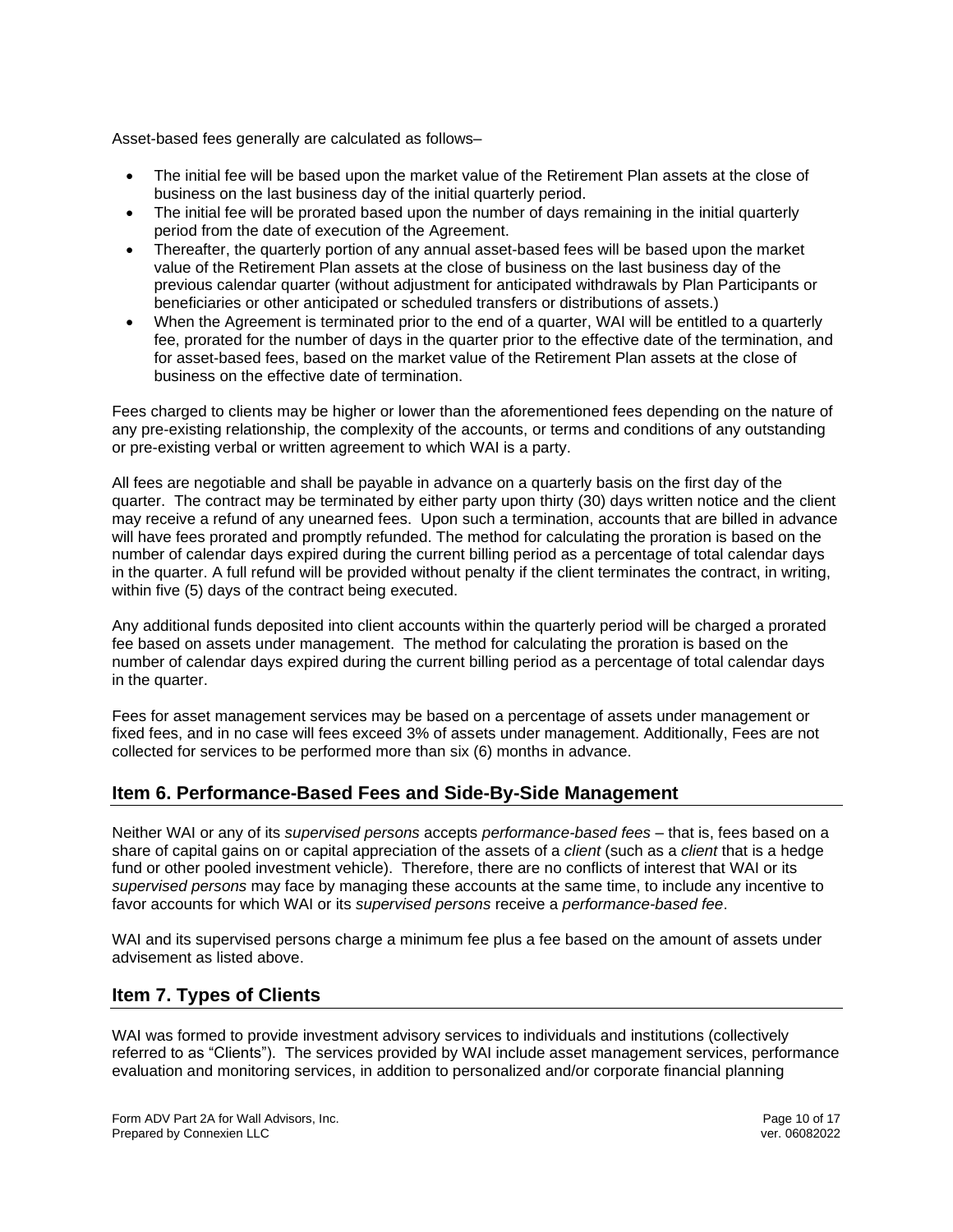services. Additionally, certain services include the management and supervision of certain individual accounts that are assigned to outside investment managers.

#### **Requirement for Opening Accounts (Minimum Investment Amount)**

WAI's fee range for each particular service is subject to negotiation and could vary depending upon various circumstances, including the scope of the services to be provided (the minimum fees and fee ranges for existing clients prior to current calendar year may differ from those indicated). However, WAI may impose certain requirements for opening and/or maintaining an account, such as a minimum account size or minimum fees and fee ranges.

#### **Asset Allocation Services**

The minimum investment required by an individual investor client is generally \$100,000. Accounts below these minimums may be negotiable and accepted on an individual basis at WAI's discretion. However, WAI may from time to time establish, modify, and waive account or investment minimums for different investment products and/or services. Also, please see Fees and Compensation above for further details on investment minimums.

#### **Solicitation of Third-Party Money Managers**

The minimum investment required is generally \$25,000. Accounts below these minimums may be negotiable and accepted on an individual basis at WAI's discretion

# **Item 8. Methods of Analysis, Investment Strategies and Risk of Loss**

#### **Methods of Analysis**

WAI's securities analysis methods may include charting, fundamental analysis, technical analysis, and the use of cyclical analysis and monitoring of investment cycles and trends.

As with most investment products, because investment portfolios include securities, investing in securities involves risk of loss that you as our client should be prepared to bear.

#### **Use of Significant Investment Strategy**

If WAI employs a frequent trading strategy for its clients, it is important to note that such a strategy can have an effect on investment performance, particularly through increased brokerage and other transaction costs and taxes.

WAI does not recommend any particular type of security as part of its overall investment advisory services.

# **Item 9. Disciplinary Information**

#### **Disclosure Events**

There are no disclosure events involving a criminal or civil action in a domestic, foreign, or military court of competent jurisdiction in which WAI or its management personnel are involved.

There are no disclosure events involving an administrative *proceeding* before the SEC, any other federal regulatory agency, any state regulatory agency, or any *foreign financial regulatory authority* in which WAI or its management personnel are involved.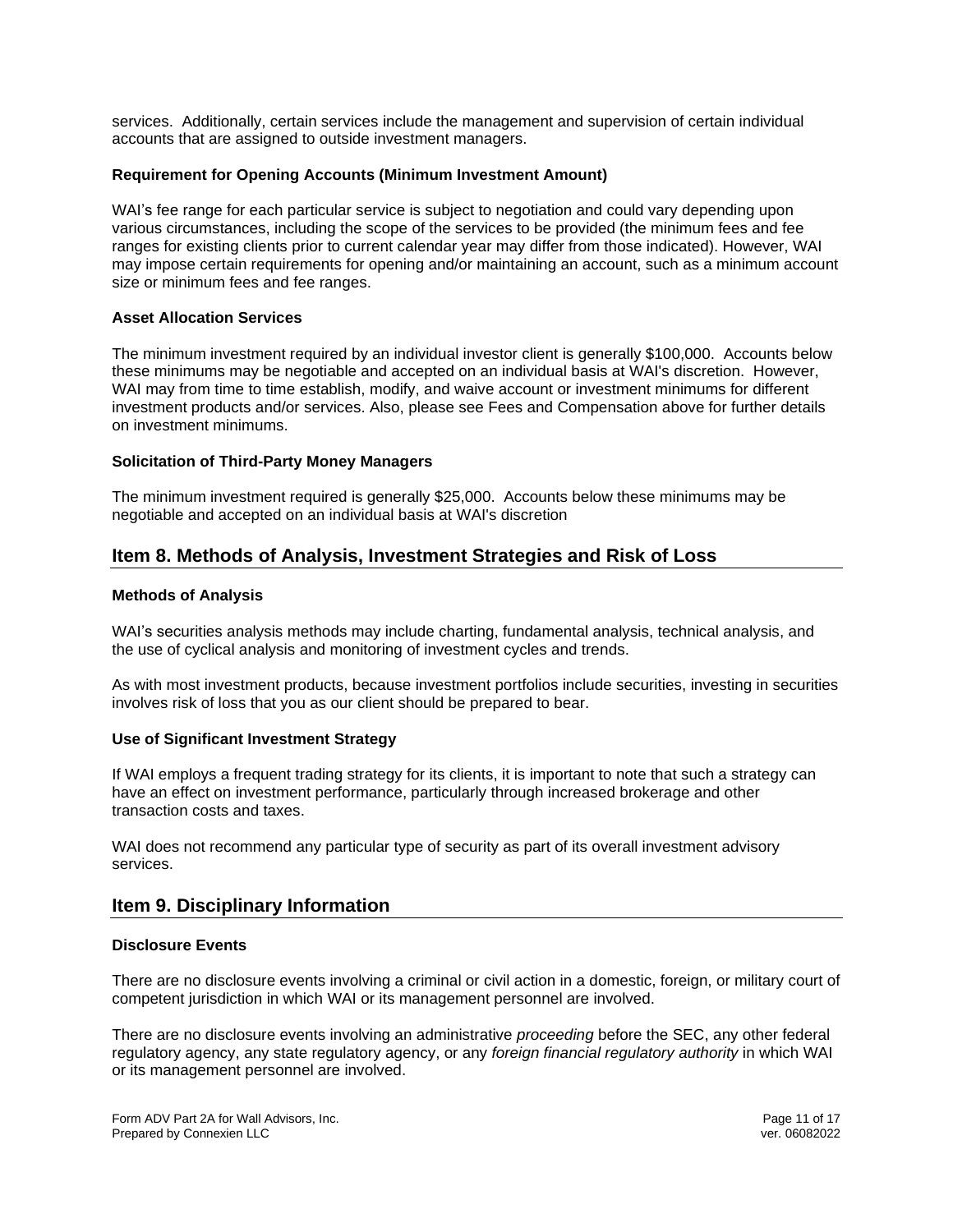There are no disclosure events involving A *self-regulatory organization* (*SRO*) *proceeding* in which WAI or its management personnel are involved.

# **Item 10. Other Financial Industry Activities and Affiliations**

#### **Broker/Dealer Affiliation**

Neither WAI nor any of its *management persons* who are also in an advisory role are registered, or have an application pending to register, as a broker-dealer or a registered representative of a broker-dealer. However, the designated chief compliance officer, Scott Tarra, who is in a non-advisory role, also serves as a registered financial and operations principal (non-producing) for the following FINRA member brokerdealer firms: GCMI Securities Corp. (CRD#139520), KBS Capital Markets, Group, LLC (CRD#132299) and ST Invest, LLC (CRD#297470).

Neither WAI nor any of its *management persons* are registered, or have an application pending to register, as a futures commission merchant, commodity pool operator, a commodity trading advisor, or an associated person of the foregoing entities.

On occasion, WAI and its *management persons* may own securities products that it also recommends to Clients, which may present a potential conflict of interest. However, as an internal control measure, all client transactions will be conducted and implemented before any such transaction relating to any personal accounts of any affiliated persons of WAI. In addition to this measure, all of the aforementioned principals of WAI will act in accordance will applicable securities laws and conduct their business to ensure overall compliance with Insider Trading rules and the Securities Fraud Enforcement Act of 1988.

#### **Accounting Services**

One or more principals and/or associated persons of WAI may also be licensed as a certified public accountant (CPA) with Wall Titus, LLC, an accounting, and consulting firm providing compliance, tax, and consulting services to clients. Mr. Wall spends approximately 20% of his time providing advice to clients of the accounting firm and approximately 80% of his time managing securities & investment advice. When acting in this capacity, those principals and associated persons with the proper CPA designation may receive compensation for providing such services. Therefore, Clients of Wall Titus, LLC may also be clients of WAI.

Mr. Wall III also holds ownership interests in the following entities:

- 15% ownership in Imperial Lands, LLC (Land Development);
- 70% ownership in WFT, LLC (Commercial Property/Building);
- 50% ownership in Capital Access Partners, LLC (Corporate M&A Consulting)
- 50% ownership in Capital Access Group, Inc. (Corporate Intermediary Services)

On occasion, WAI may recommend or select other investment advisers for its *clients* and receive compensation directly or indirectly from those advisers that may create a conflict of interest. Please see Solicitation of Third-Party Money Managers as described above.

#### **Disclosure of Material Conflicts**

All material conflicts of interest are disclosed regarding WAI and its representatives or any of its employees, which could be reasonably expected to impair the rendering of unbiased and objective advice.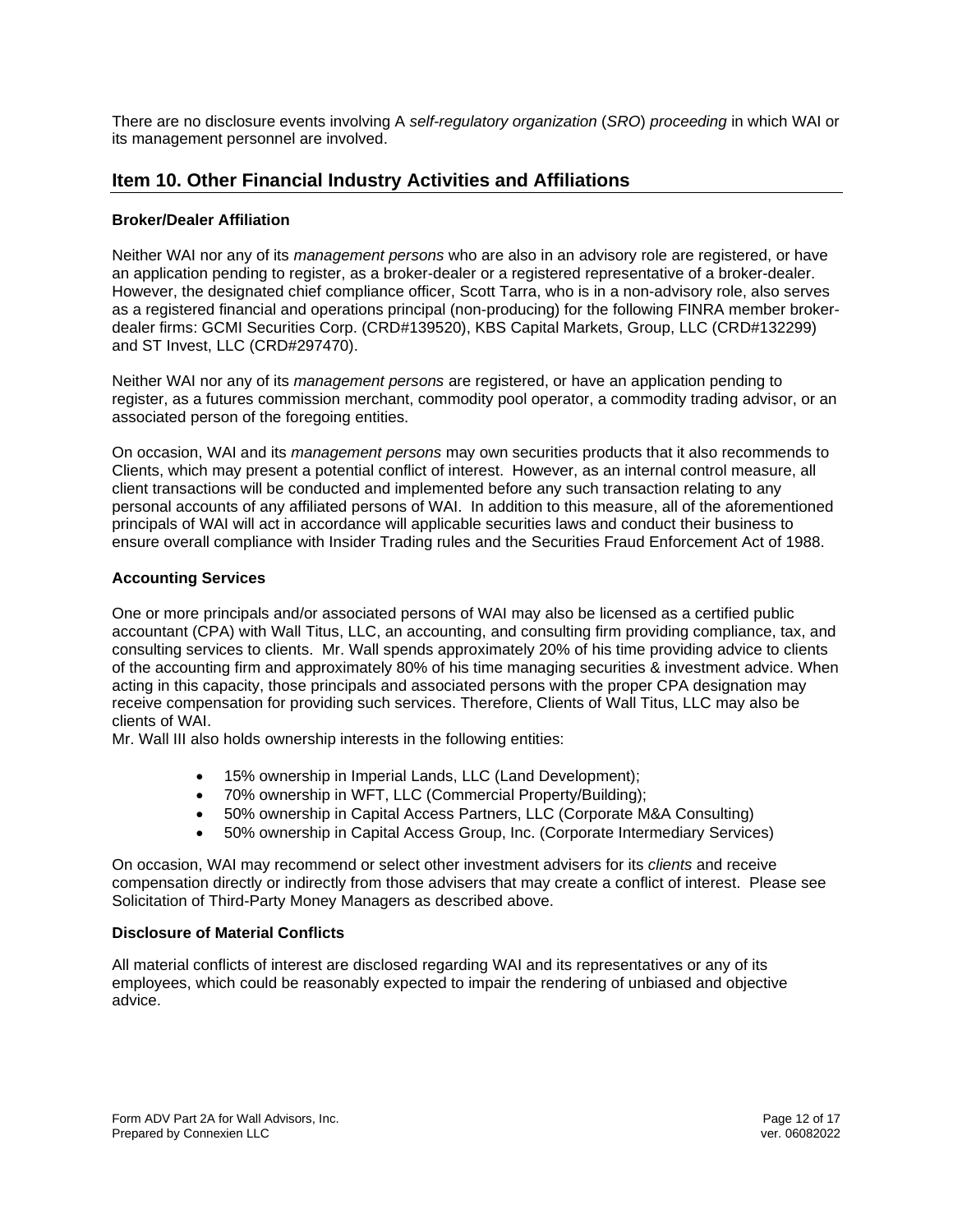# **Item 11. Code of Ethics, Participation/Interest in** *Client* **Transactions and Personal Trading**

#### **Code of Ethics**

WAI has adopted the following Code of Ethics in accordance with SEC rule 204A-1:

- Fiduciary Responsibility- WAI and its staff shall exercise the highest standard of care in protecting and promoting the interests of its clients and will provide a written disclosure containing any conflicts of interest that may compromise their impartiality or independence. As fiduciary, WAI shall not accept any referral fees or compensation that is contingent upon the purchase or sale of any financial product.
- Integrity- All professional services shall be rendered with the highest level of integrity.
- Objectivity- WAI and its staff shall provide advice that is objective and in the best interest of the client and without conflicts of interest.
- Competence- WAI and its staff shall maintain the necessary knowledge and skills to provide our clients with competent advice and services.
- Fairness- All professional services shall be performed by WAI and its staff in a manner that is fair and reasonable to its clients.
- Confidentiality- WAI and its staff shall maintain and safeguard all confidential client information in accordance with applicable laws.
- Diligence- WAI and its staff shall ensure the accuracy and completeness of records, information, and data collected, used, and managed, and will take necessary steps to correct any discrepancies.
- Regulatory Compliance- WAI and its staff shall comply fully with appropriate laws and internal regulations.

WAI will provide a complete copy of its Code of Ethics to any client or prospective client upon request.

#### **Participation/Interest in Client Transactions**

WAI and its *related persons may* recommend to *clients*, or buys or sells for *client* accounts, securities in which WAI or a *related person* has a material financial interest including but not limited to incidents where WAI or a *related person*, as principal, buys securities from (or sells securities to) WAI *clients*.

WAI and its *related persons* may invest in the same securities (or related securities, *e.g.*, warrants, options, or futures) that WAI or any of its *related persons* recommend to *clients*,

WAI and its *related persons* may recommend securities to *clients*, or may buy or sell securities for *client*  accounts, at or about the same time that WAI or any of its *related persons* buy or sell the same securities for WAI's own (or the *related person's* own) account. However, as a preventative measure, all Client transactions will be conducted and implemented before any such transaction relating to any personal accounts of any affiliated persons of WAI. In addition to this measure, all of the aforementioned advisory representatives of WAI will act in accordance will applicable securities laws and conduct their business to ensure overall compliance with Insider Trading rules and the *Securities Fraud Enforcement Act of 1988.*

# **Item 12. Brokerage Practices**

#### **Research and Other Soft Dollar Benefits**

Regarding research and other soft dollar benefits, WAI does not receive research (both proprietary or non-proprietary) or other products or services other than execution services from a broker/dealer or a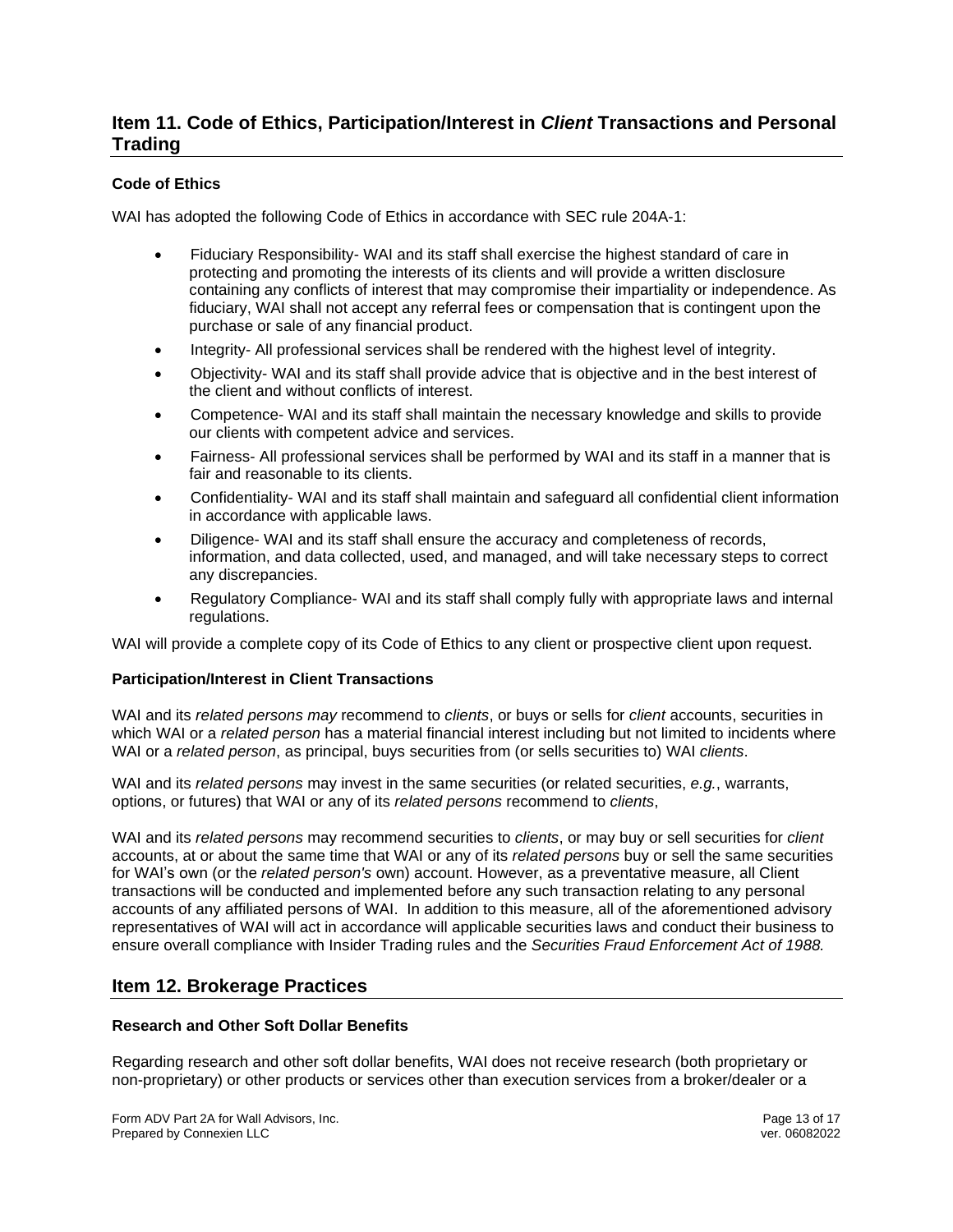third party in connection with *client* securities transactions, including but not limited to (otherwise known as "soft dollar benefits").

#### **Brokerage for Client Referrals**

WAI may suggest and/or select certain brokers to Clients. While commission rates are an important factor in broker selection, WAI may direct trades to brokers that charge commissions higher than those obtainable from other brokers. In selecting a broker for any transaction or series of transactions, WAI may consider a number of factors in addition to commission rates, including, for example net price, reputation, financial strength and stability, efficiency of execution and error resolution, block trading and block position capabilities, willing to execute related or unrelated difficult transactions in the future, order of call, on-line access to computerized data regarding client accounts, the availability of stocks to borrow for short trades, custody, record keeping or other similar services, as well as other matters involved in the receipt of general brokerage services

WAI may determine that it is in the Client's best interest to maintain the asset management account with a broker/dealer custodian selected by WAI. In these instances, the Client will be instructed to open the account directly with the selected broker/dealer custodian. The Client will give trading authorization of securities to be bought and sold to WAI. The selected broker/dealer custodian will execute the orders and provide customer statements and confirmations. Additionally, the selected broker/dealer custodian will maintain custody of all account assets and perform all custodial functions, including crediting of interest and dividends on account assets (although WAI is considered to have constructive custody solely based on its ability to deduct advisory fees from client account(s) held at the custodian). However, this does not limit the Client from using other broker/dealer custodians.

#### **Directed Brokerage**

Regarding directed brokerage arrangements, WAI does not routinely recommend, request, or require that *clients* direct WAI to execute transactions through a specified broker-dealer.

#### **Aggregation of Client Orders**

When possible, WAI will aggregate securities transactions ("block trading") as part of its trade allocation policies for multiple client accounts. Due to the individualized nature of services, however, large orders of securities are not always consistent with the nature of the WAI's services. Aggregation is undertaken in firms processing large orders of securities in order to realize more effective trade execution and the cost efficiencies that come from executing larger order sizes. In each case, WAI strives to allocate investment opportunities or trades among its clients in a manner that is fair and equitable and based upon the client investment objectives. Normally, under this procedure, transactions will generally be averaged as to price and allocated according to WAI's standard allocation procedure. This procedure considers the circumstances of each trade and always strives for fairness and cost-effectiveness to the client.

Certain issues may impact WAI's allocation under the particular circumstances and in such cases, the allocation will be made based upon other relevant factors, which may include: (i) when only a small percentage of the order is executed, shares may be allocated to the account with the smallest order or the smallest position or to an account that is out of line with respect to security or sector weightings relative to other portfolios, with similar mandates; (ii) allocations may be given to one account when one account has limitations in its investment guidelines which prohibit it from purchasing other securities which are expected to produce similar investment results and can be purchased by other accounts; (iii) if an account reaches an investment guideline limit and cannot participate in an allocation, shares may be reallocated to other accounts (this may be due to unforeseen changes in an account's assets after an order is placed); (iv) in cases where a small proportion of an order is executed in all accounts, shares may be allocated to one or more accounts on a random basis. Clients are encouraged to discuss any questions that may arise regarding investment policies throughout the course of our engagement. The Adviser receives no additional benefit as a result of the proposed aggregation.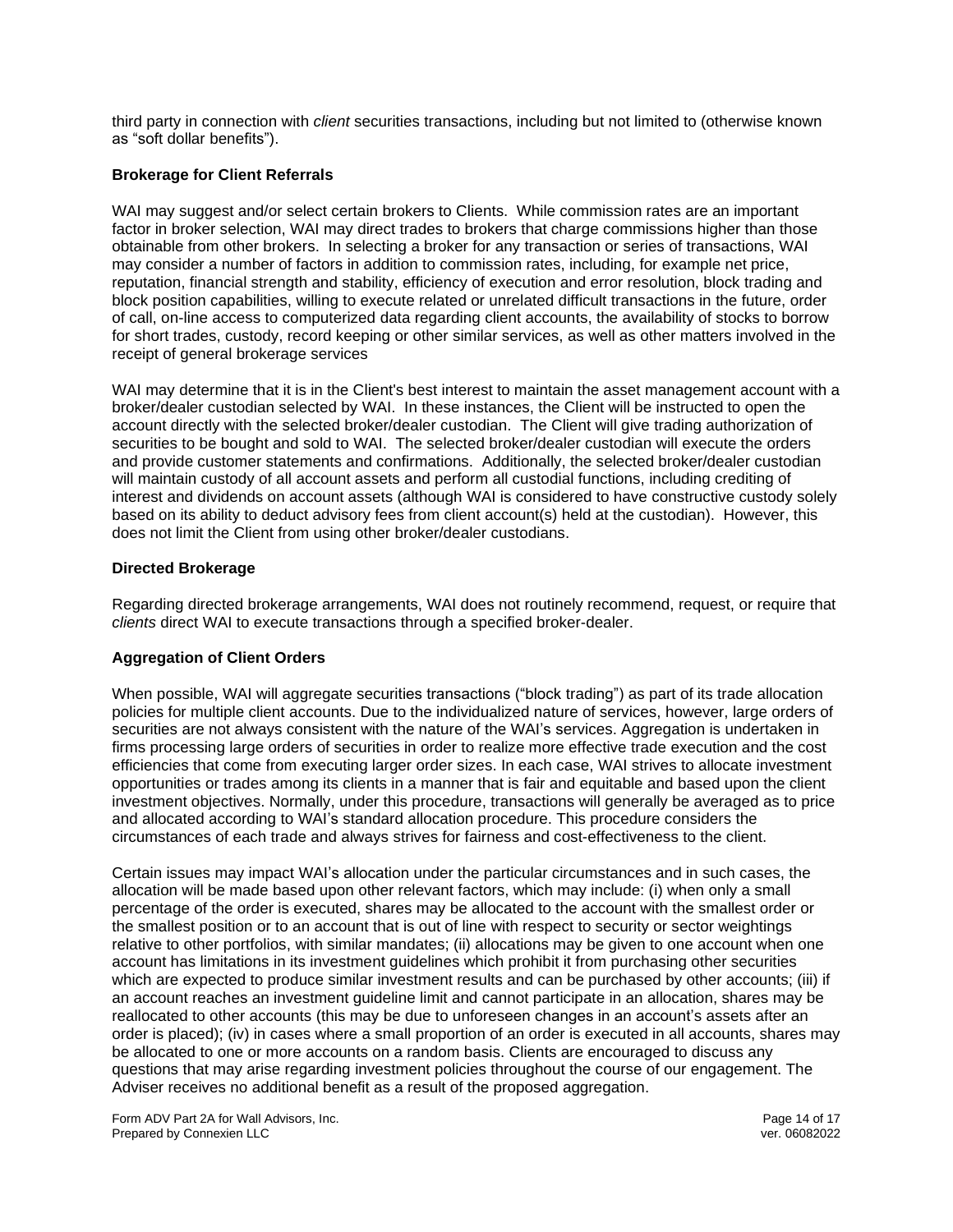# **Item 13. Review of Accounts**

Clients of WAI are managed and reviewed on a quarterly basis. Overall investment management, market prospects and individual issue prospects are considered in the review process. Triggering factors that may affect an account review could be any material change in a client's account such as a change in company earnings, market conditions, tax laws, industry and/or company outlook as well as general economic factors or other relevant situations that may alter a Client's account. All accounts are reviewed by Hosler L. Wall III. A more frequent review may also be initiated through a Client inquiry due to personal changes. Generally, the client retaining financial planning services would not receive any scheduled reviews or on-going reports, unless specifically requested and retained to provide such services by the client.

As may be retained by clients, reports are individualized, thereby, the nature and frequency are determined by the Client need and the services offered. However, most of the clients of WAI will receive quarterly reports summarizing the investment performance of their account(s), in addition to annual reports showing each Client's investment performance and outlook at the end of each fiscal year. These reports summarizing the composite performance of each client's account, which includes a disclosure that the account holders' custodial statements received from the broker-dealer or custodian are the official records of their individual account balances, are generated by our performance reporting software provided by either Orion or Advyzon. A more frequent schedule of reports may be provided to client upon request. Generally, clients retaining financial planning services would not receive any scheduled reviews or on-going reports, unless specifically requested and retained to provide such services by the client. Clients will also continue to receive monthly and/or quarterly statements from the custodian of the accounts and reports may be provided by third-party money managers.

# **Item 14. Client Referrals and Other Compensation**

#### **Economic Benefit from Non-Clients**

None of the supervised persons listed above as part of this Brochure Supplement receive any "economic benefit" as that term is defined (e.g., *sales awards and other prizes)* from a non-client for providing advisory services.

#### **Direct/Indirect Compensation for Client Referrals**

#### **Receiving Referrals from Solicitors**

WAI may pay referral fees to unaffiliated or affiliated persons or firms ("solicitors") for introducing clients to WAI. Currently, WAI maintains solicitor arrangements with Robert Titus, Wendy Lee, and Alicia James (all currently affiliated with Wall Titus, LLC).

Whenever WAI pays a referral fee, WAI requires each Solicitor to provide the prospective client with a copy of this document (our Form ADV Part 2A/B or "Firm Brochure") and a disclosure statement that includes the following information:

- the Solicitor's name and relationship with WAI;
- the fact that the Solicitor is being paid a referral fee;
- the amount of the fee; and
- whether the fee paid to WAI by the client will be increased above our normal fees in order to compensate the Solicitor.

If a client is introduced to WAI by either an unaffiliated or an affiliated solicitor, WAI may pay that solicitor a referral fee in accordance with the requirements of Rule 206(4)-3 of the Investment Advisers Act of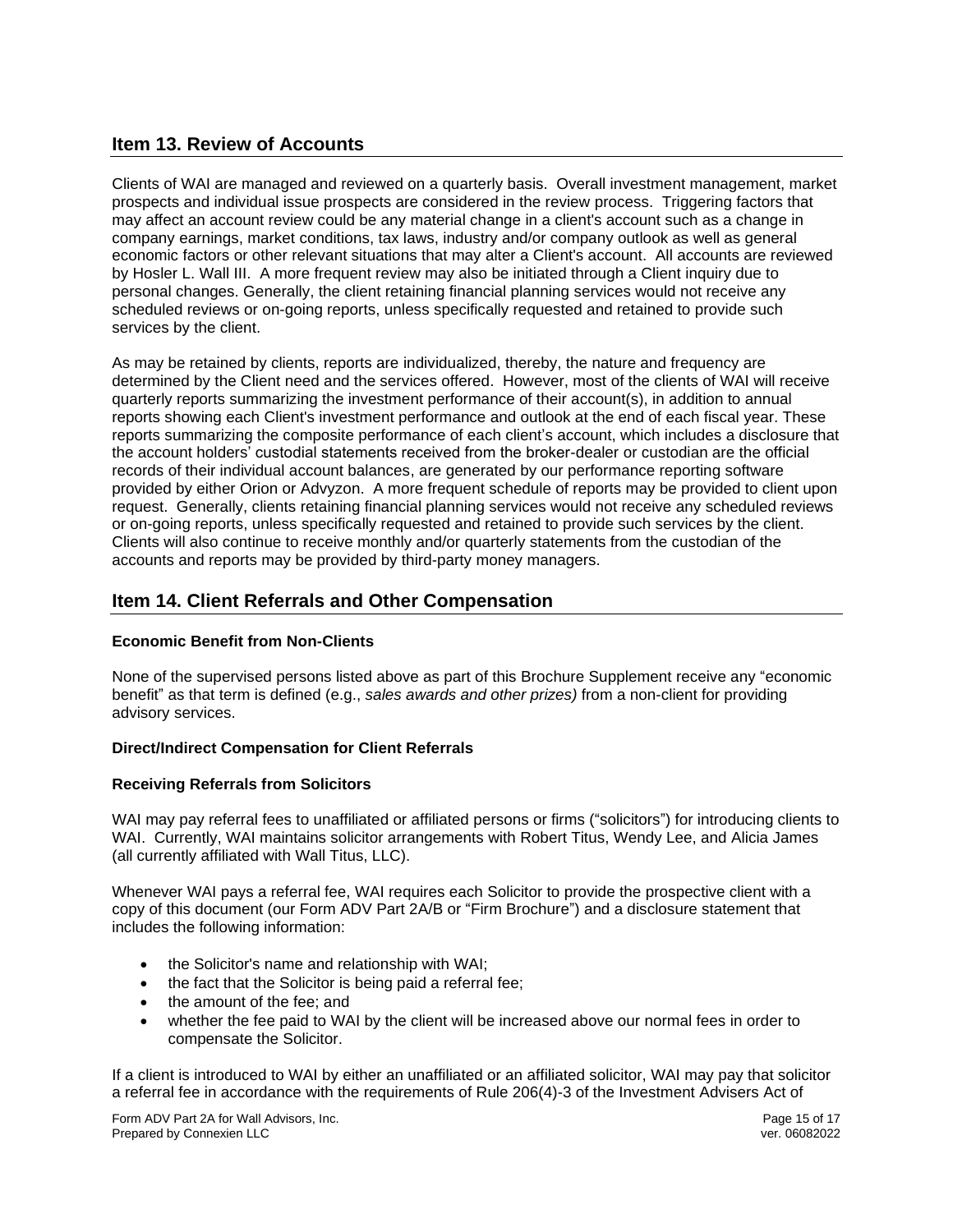1940. Therefore, WAI may have an incentive to select or recommend a broker-dealer based on its interest in receiving *client* referrals, rather than on its *clients*' interest in receiving most favorable execution. However, the current procedures are that the Client will under no circumstances be charged an additional fee for such arrangement. Compensation arrangement will vary with each solicitor. If the Client is introduced to WAI by an unaffiliated solicitor, the solicitor, at the time of the solicitation, shall disclose the nature of the solicitor relationship, and shall provide each prospective client with a copy of WAI's written disclosure statement as set forth in WAI's Form ADV, together with a copy of the written disclosure statement from the solicitor to the client disclosing the terms and conditions of the arrangement between WAI and the solicitor, including the compensation to be received by the solicitor from WAI. Any affiliated solicitor of WAI shall disclose the nature of the relationship to prospective clients at the time of the solicitation and will provide all prospective clients with a copy of WAI's written disclosure statement as set forth in the Form ADV.

# **Item 15. Custody**

WAI does not maintain custody of your client funds and/or securities. Depending on where your funds are custodied, one of WAI's designated custodians, either TD Ameritrade or Fidelity Institutional, will directly debit your account(s) for the payment of our advisory fees. This ability to deduct WAI's advisory fees from your accounts causes WAI to exercise limited custody over your funds or securities. However, WAI does not have physical custody of any of your funds and/or securities. Your funds and securities will be held with either TD Ameritrade or Fidelity Institutional as our designated custodian. You will receive account statements from either TD Ameritrade or Fidelity Institutional holding your funds and securities at least quarterly. The account statements from TD Ameritrade or Fidelity Institutional will indicate the amount of our advisory fees deducted from your account(s) each billing period. You should carefully review account statements for accuracy. We will also provide statements to you reflecting the amount of advisory fee deducted from your account. You should compare our statements with the statements from TD Ameritrade or Fidelity Institutional to reconcile the information reflected on each statement. If you have a question regarding your account statement, or if you did not receive a statement from TD Ameritrade or Fidelity Institutional, please contact us immediately at the telephone number on the cover page of this brochure.

In specific cases where clients elect to participate in our tactical portfolios, such clients' funds and/or securities will be custodied at Interactive Brokers. In these cases, Interactive Brokers will directly debit your account(s) for the payment of our advisory fees. This ability to deduct WAI's advisory fees from your accounts causes WAI to exercise limited custody over your funds or securities. However, WAI does not have physical custody of any of your funds and/or securities. Your funds and securities will be held with Interactive Brokers as our designated custodian (for accounts in tactical portfolios). You will receive account statements from Interactive Brokers holding your funds and securities at least quarterly. The account statements from Interactive Brokers will indicate the amount of our advisory fees deducted from your account(s) each billing period. You should carefully review account statements for accuracy. We will also provide statements to you reflecting the amount of advisory fee deducted from your account. You should compare our statements with the statements from Interactive Brokers to reconcile the information reflected on each statement. If you have a question regarding your account statement, or if you did not receive a statement from Interactive Brokers, please contact us immediately at the telephone number on the cover page of this brochure.

# **Item 16. Investment Discretion**

Upon receiving written authorization from a client, WAI may manage client assets on a limited discretionary basis. In this case, Client delegates to WAI limited discretionary trading authorization with respect to the purchase, exchange and sale of actively traded equity and equity-related securities in addition to the amount of securities to be bought or sold on behalf of the Client. Client may also hereby appoint one or more advisory representatives of WAI as a representative of WAI as agent and attorney in fact to purchase, sell and trade such securities, waivers, consents and other instruments with respect to such securities.

Form ADV Part 2A for Wall Advisors, Inc. example 20 of 17 and 20 of 17 and 20 of 17 and 20 of 17 and 20 of 17 and 20 of 17 and 20 of 17 and 20 of 17 and 20 of 17 and 20 of 17 and 20 of 17 and 20 of 17 and 20 of 17 and 20 o Prepared by Connexien LLC